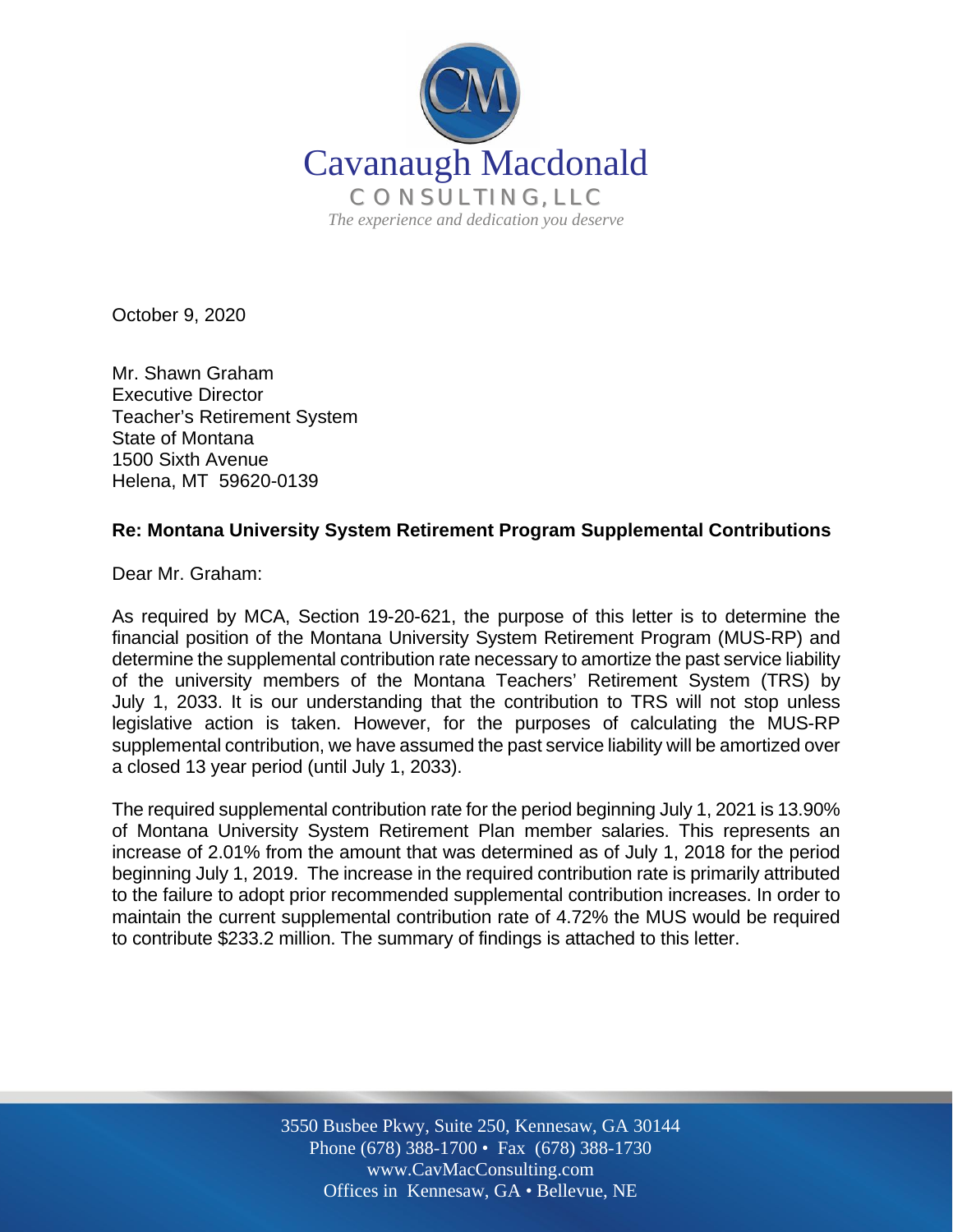

October 9, 2020 Mr. Shawn Graham Page 2

The promised benefits of the System are included in the actuarially calculated contribution rates which are developed using the Entry Age Normal cost method. Market value of assets is used for actuarial valuation purposes. Gains and losses are reflected in the unfunded accrued liability that is being amortized by regular contributions of payroll determined as a percentage of payroll, on the assumption that payroll will increase by 3.25% annually. The assumptions recommended by the actuary and adopted by the Board are in the aggregate reasonably related to the experience under the Fund and to reasonable expectations of anticipated experience under the Fund.

The calculations assume the value of the GABA benefits for MUS members are not financed by the supplemental contributions made as a percent of member salaries but are instead financed by the TRS contribution rate.

In order to prepare the results in this report we have utilized appropriate actuarial models that were developed for this purpose. These models use assumptions about future contingent events along with recognized actuarial approaches to develop the needed results.

We note that as we are preparing this report, the world is in the midst of a pandemic. We have considered available information, but do not believe that there is yet sufficient data to warrant the modification of any of our assumptions. We will continue to monitor the situation and advise the Board in the future of any adjustments that we believe would be appropriate.

This is to certify that the independent consulting actuary is a member of the American Academy of Actuaries and has experience in performing valuations for public retirement systems, that the valuation was prepared in accordance with principles of practice prescribed by the Actuarial Standards Board, and that the actuarial calculations were performed by qualified actuaries in accordance with accepted actuarial procedures, based on the current provisions of the retirement system and on actuarial assumptions that are internally consistent and reasonably based on the actual experience of the System.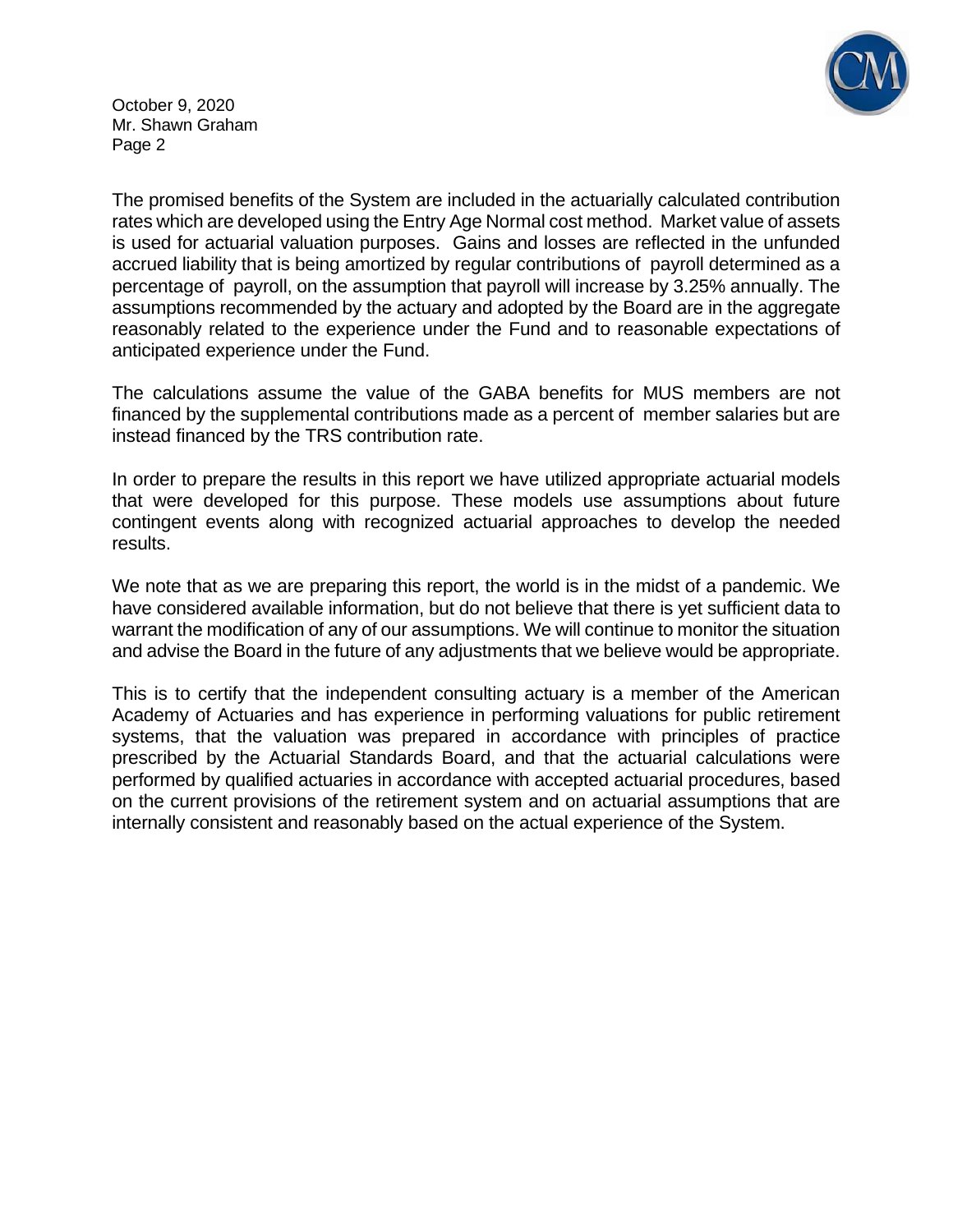

October 9, 2020 Mr. Shawn Graham Page 3

Future actuarial results may differ significantly from the current results presented in this letter due to such factors as the following: plan experience differing from that anticipated by the economic or demographic assumptions; changes in economic or demographic assumptions; increases or decreases expected as part of the natural operation of the methodology used for these measurements (such as the end of an amortization period or additional cost or contribution requirements based on the plan's funded status); and changes in plan provisions or applicable law. Since the potential impact of such factors is outside the scope of a normal annual actuarial valuation, an analysis of the range of results is not presented herein.

Respectfully submit,

Todd  $B$   $\circ$ 

 Todd Green, ASA, FCA, MAAA President

TBG/jw

S:\2020\Montana Teachers\MUS-RP Valuation\2020 MUS-RP Valuation Results.docx